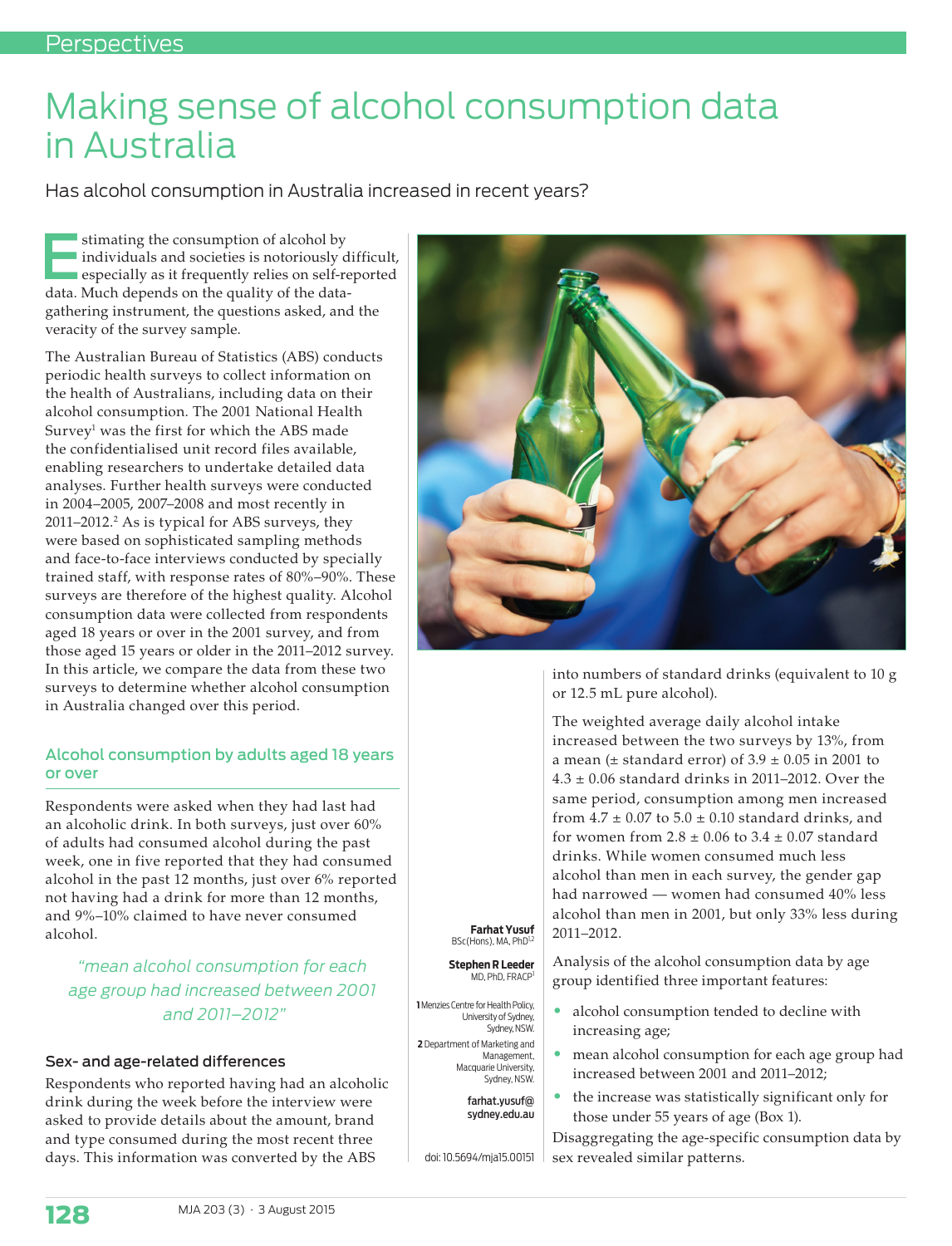## Perspectives



## Alcohol consumption by teenagers aged 15–19 years

As noted earlier, information on alcohol consumption among teenagers aged 15–19 years was collected during the 2011–2012 health survey, but not in the 2001 health survey. In this age group,  $41.6\% \pm 2.89\%$  had consumed alcohol during the week before the interview, compared with  $60.1\% \pm 0.61\%$  of those 18 years or older. On the other hand,  $21.1\% \pm 1.67\%$  of those aged 15–19 years but only  $9.0\% \pm 0.36\%$  of those 18 years or older reported having never consumed alcohol.

The average daily consumption over days recorded for those aged 15–19 years was  $7.1 \pm 0.45$  standard drinks. This was 65% higher than the average for adults (4.3  $\pm$  0.06 standard drinks). The gender gap in alcohol consumption for this age group was only 9%, compared with 33% for adults.

## The socioeconomic gradient in alcohol consumption

Analysis of the data from both surveys in terms of the education, occupation and labour force status of respondents indicated that tertiary qualifications, employment and white-collar occupations were associated with lower daily levels of alcohol consumption.

The socioeconomic gradient in alcohol consumption was also observed when data from the 2011–2012 survey were analysed according to the Index of Relative Socio-economic Disadvantage (IRSD) for

each respondent's neighbourhood. The IRSD is one of the multidimensional Socio-Economic Indexes for Areas (SEIFA) calculated by the ABS from 2011 census data on variables such as education, occupation, unemployment and household income.<sup>3</sup>

Box 2 presents the weighted average daily alcohol intake over days recorded by IRSD quintiles. Quintile 1 includes areas with the highest levels of socioeconomic disadvantage (ie, the most disadvantaged 20%) and quintile 5 the least disadvantaged. The difference in alcohol consumption between the highest and lowest quintiles was in the order of 21% for adults (aged 18 years or older) and 34% for teenagers (15–19 years). Mean alcohol consumption among teenagers was substantially higher than for adults in every quintile.

Household expenditure on alcohol is another aspect of alcohol consumption relevant to health: money spent on alcohol cannot be used to buy food. Using data from the Household Expenditure Survey (HES) of 2003–2004, Yusuf and de Meyrick<sup>4</sup> found that the average weekly expenditure on alcohol by households that reported purchasing it was  $$39.95 \pm $0.91$ , equivalent to 3.8% of total household expenditure on all goods and services. Similar analysis of the 2009–2010 HES data indicated that the average weekly expenditure on alcohol had increased to  $$56.50 \pm $1.50$ , but as a proportion of total household expenditure it had only increased to 3.9%, which was not a significant change from the previous survey.

Disaggregating the expenditure data from the 2009– 2010 HES according to household income quintile showed that households in the lowest quintile spent



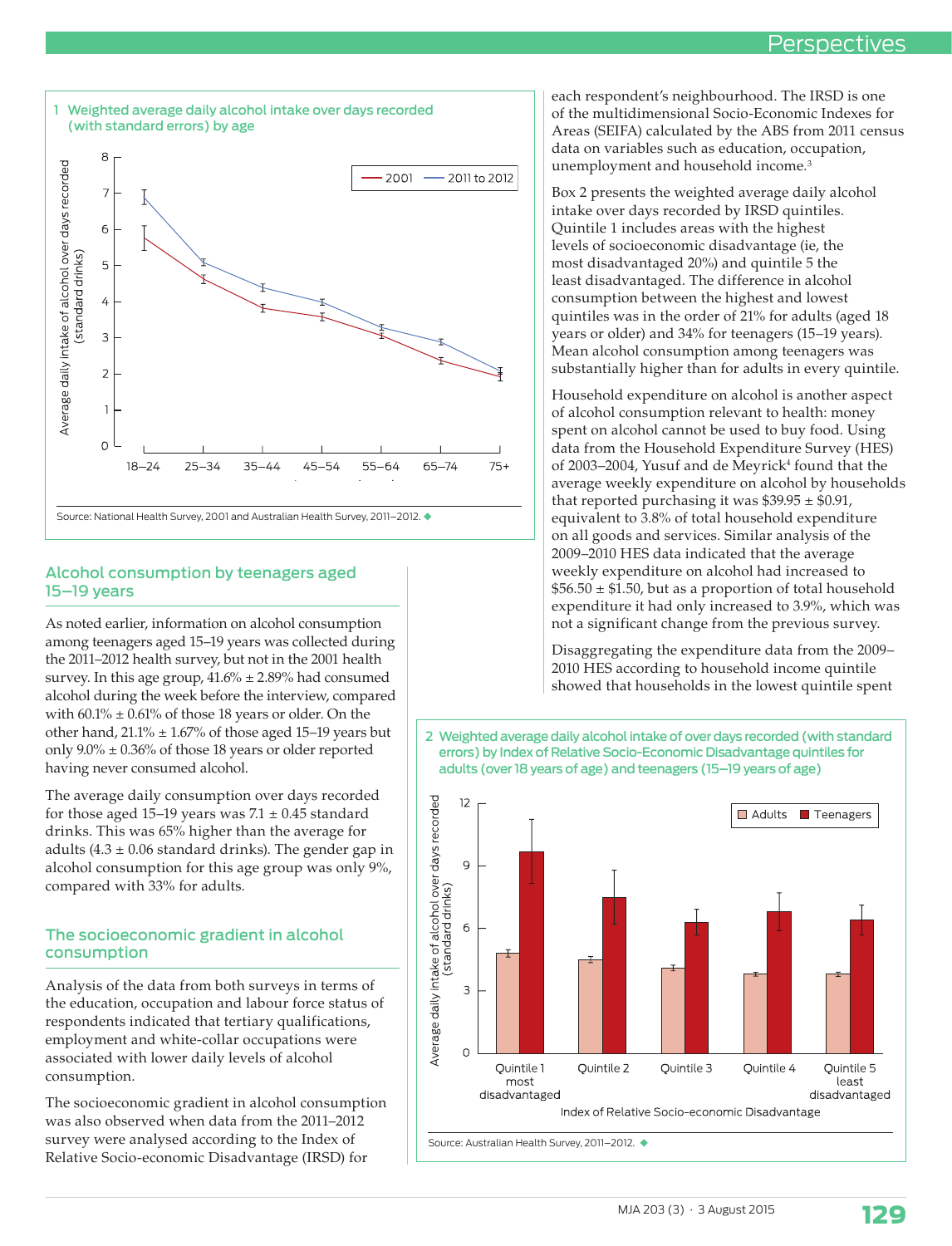$$31.34 \pm $1.58$  per week on alcohol, while those in the highest income quintile spent  $$381.68 \pm $4.15$ . But the poorer households spent a much greater proportion of their total household budget on alcohol than their wealthier counterparts: 4.6% compared with 3.6%.

## NHMRC guidelines and risky levels of alcohol consumption

Both health surveys also analysed alcohol consumption data in terms of the 2001 National Health and Medical Research Council (NHMRC) guidelines for minimising the longer-term risk posed by alcohol consumption (low-risk intake for men: up to 4 standard drinks per day, medium risk: 5–6, and high risk: more than 7 standard drinks per day; for women: about half these levels).<sup>5</sup>

While the sex differences in alcohol consumption we noted earlier persisted, 50.9% ± 0.51% of all respondents aged 18 years or over who reported drinking during the week before the 2001 survey were in the low-risk category,  $6.7\% \pm 0.24\%$  in the mediumrisk category and  $4.1\% \pm 0.19\%$  in the high-risk category. The corresponding statistics for the 2011–2012 survey were  $48.0\% \pm 0.55\%$ ,  $7.1\% \pm 0.26\%$  and  $4.7\% \pm$ 0.24%, respectively. These figures indicate a decline between the two surveys in the proportion drinking at the low-risk level, with increases in both the mediumand high-risk categories. A comparison for drinkers younger than 18 years was not possible because of the unavailability of data in the 2001 health survey.

The 2009 NHMRC guidelines for reducing lifetime risk from drinking alcohol<sup>6</sup> were used to analyse the 2011–2012 survey. Unlike the 2001 NHMRC guidelines, the 2009 guidelines do not provide separate recommendations for men and women. In order to reduce the lifetime risk of disease or injury, they recommend "drinking no more than two standard drinks on any day" and "no more than four standard drinks on a single occasion".

The number of standard drinks consumed during the week before the interview (7-day average) was used to identify respondents who exceeded the 2009 NHMRC guidelines. Among those 18 years of age or older, 29.2%  $\pm$  0.73% of men and 10.1%  $\pm$  0.51% of women had exceeded the 2009 guidelines' safe level, while the corresponding figures for those aged 15–19 years were 35.0% ± 4.57% (men) and 19.8% ± 3.57% (women). Box 3 depicts the percentages of persons exceeding the 2009 guidelines by age and sex. For every age group, the proportion of men exceeding the guidelines was significantly greater than that of women, consistent with the sex differences in alcohol consumption noted earlier.

### Conclusion

Our analysis of the data from two nationally representative surveys suggests that the consumption

of alcohol in Australia has increased in recent years. A sex difference in alcohol consumption by adults was evident in both surveys. Based on the 2011–2012 survey, the prevalence of alcohol intake among those aged 15–19 years was significantly higher than in adults. Moreover, relatively disadvantaged people reported higher consumption levels, and they also spent a somewhat larger proportion of their household budget on alcohol.

Our finding of a trend to increased alcohol consumption contrasts with that of an Australian Institute of Health and Welfare (AIHW) survey7 which found a decline in alcohol consumption in recent years. This may be due to methodological differences between the ABS and AIHW surveys. One major difference was the reference period for collecting alcohol consumption data: one week before the interview in ABS surveys, but one year before the interview in the AIHW surveys. Another was the much lower response rate in the AIHW surveys about half of that for the ABS surveys.

However, our findings regarding the sex differences, age patterns and the socioeconomic gradient in alcohol consumption were similar to those reported by the AIHW. A socioeconomic gradient in levels of alcohol consumption was also noted in a study conducted in the United Kingdom.8

Competing interests: No relevant disclosures.

Provenance: Not commissioned; externally peer reviewed.

© 2015 AMPCo Pty Ltd. Produced with Elsevier B.V. All rights reserved.

References are available online at www.mja.com.au.